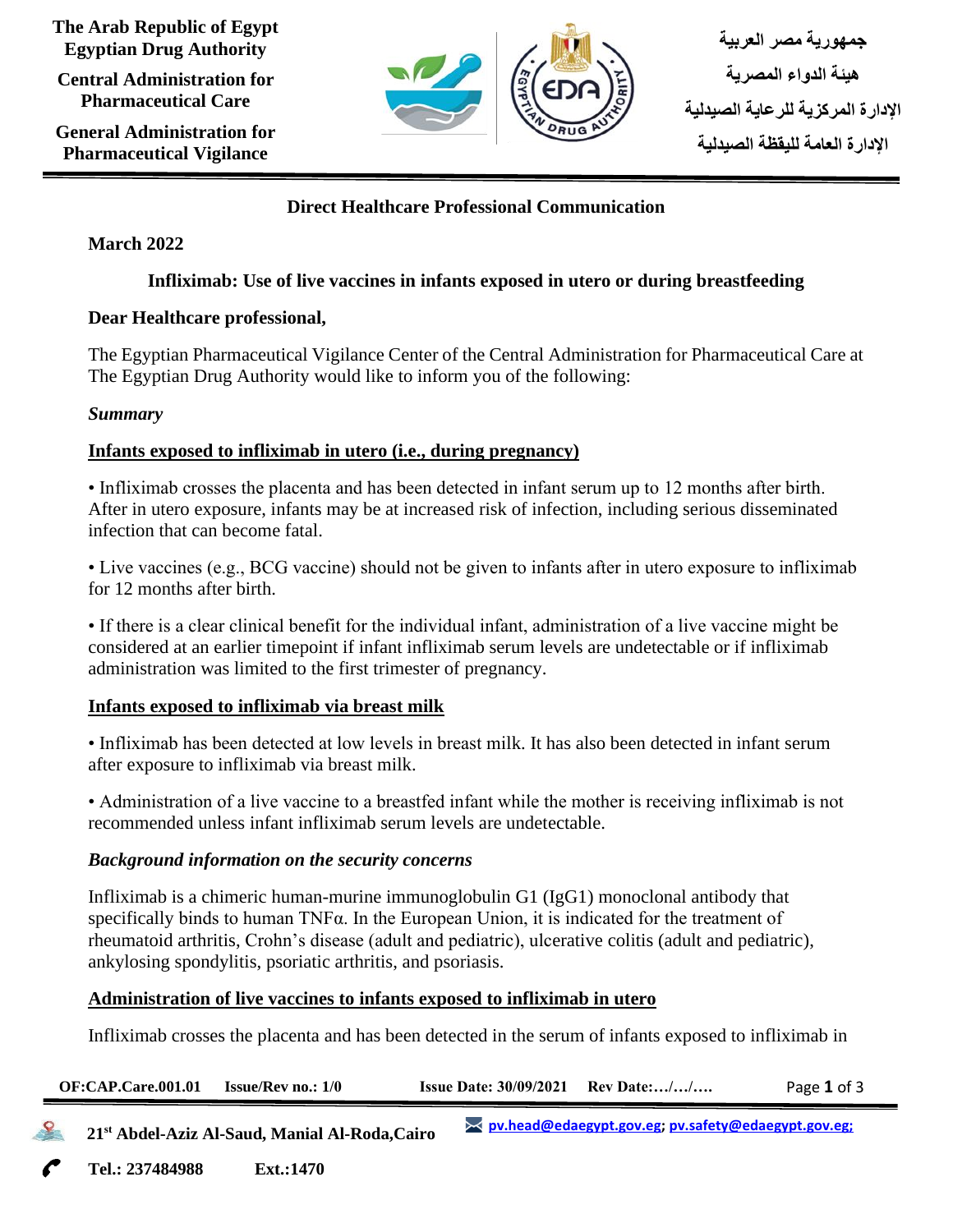**The Arab Republic of Egypt Egyptian Drug Authority**

**Central Administration for Pharmaceutical Care**

**General Administration for Pharmaceutical Vigilance**



utero for up to 12 months after birth (Julsgaard et al, 2016). These infants may be at increased risk of infection, including serious disseminated infection that can become fatal. This includes disseminated Bacillus Calmette Guérin (BCG) infection which has been reported following administration of BCG live vaccine after birth.

A 12-month waiting period starting at birth is therefore recommended before live vaccines are administered to infants who have been exposed to infliximab in utero. If there is a clear clinical benefit for the individual infant, administration of a live vaccine might be considered earlier if infant infliximab serum levels are undetectable or if infliximab administration was limited to the first trimester of pregnancy (when placental transfer of IgG is considered minimal).

### **Administration of live vaccines to infants exposed to infliximab via breast milk**

Limited data from published literature indicate that infliximab has been detected at low levels in breast milk at concentrations up to 5% of the maternal serum level (Fritzsche et al, 2012).

Infliximab has also been detected in infant serum after exposure to infliximab via breast milk. Systemic exposure in a breastfed infant is expected to be low because infliximab is largely degraded in the gastrointestinal tract.

Administration of live vaccines to a breastfed infant when the mother is receiving infliximab is not recommended unless infant infliximab serum levels are undetectable.

#### **Product information**

The infliximab SmPC, patient leaflets and patient reminder cards are being updated to reflect the current recommendations on live vaccination of infants following in utero exposure or whilst breastfeeding. Patients treated with infliximab should be given the package leaflet and the patient reminder card. Women treated with infliximab should be educated on the importance of discussing (live) vaccines with their infants' physicians, should they become pregnant or choose to breastfeed while using infliximab.

#### *References*

[https://www.ema.europa.eu/en/documents/dhpc/direct-healthcare-professional-communication-dhpc](https://www.ema.europa.eu/en/documents/dhpc/direct-healthcare-professional-communication-dhpc-infliximab-remicade-flixabi-inflectra-remsima_en.pdf)[infliximab-remicade-flixabi-inflectra-remsima\\_en.pdf](https://www.ema.europa.eu/en/documents/dhpc/direct-healthcare-professional-communication-dhpc-infliximab-remicade-flixabi-inflectra-remsima_en.pdf)

#### Call for reporting

The Egyptian Pharmaceutical Vigilance Center is reminding HCP and public to report any safety information regarding human medicinal products including adverse drug reactions, medications errors, lack of efficacy and other medicine related problems through the following contacts:

| OF:CAP.Care.001.01 | <b>Issue/Rev</b> no.: $1/0$                                | <b>Issue Date: <math>30/09/2021</math> Rev Date://</b> |                                                                      | Page 2 of 3 |  |
|--------------------|------------------------------------------------------------|--------------------------------------------------------|----------------------------------------------------------------------|-------------|--|
|                    | 21 <sup>st</sup> Abdel-Aziz Al-Saud, Manial Al-Roda, Cairo |                                                        | <u><b>EX pv.head@edaegypt.gov.eg; pv.safety@edaegypt.gov.eg;</b></u> |             |  |

**Tel.: 237484988 Ext.:1470 Cairo**